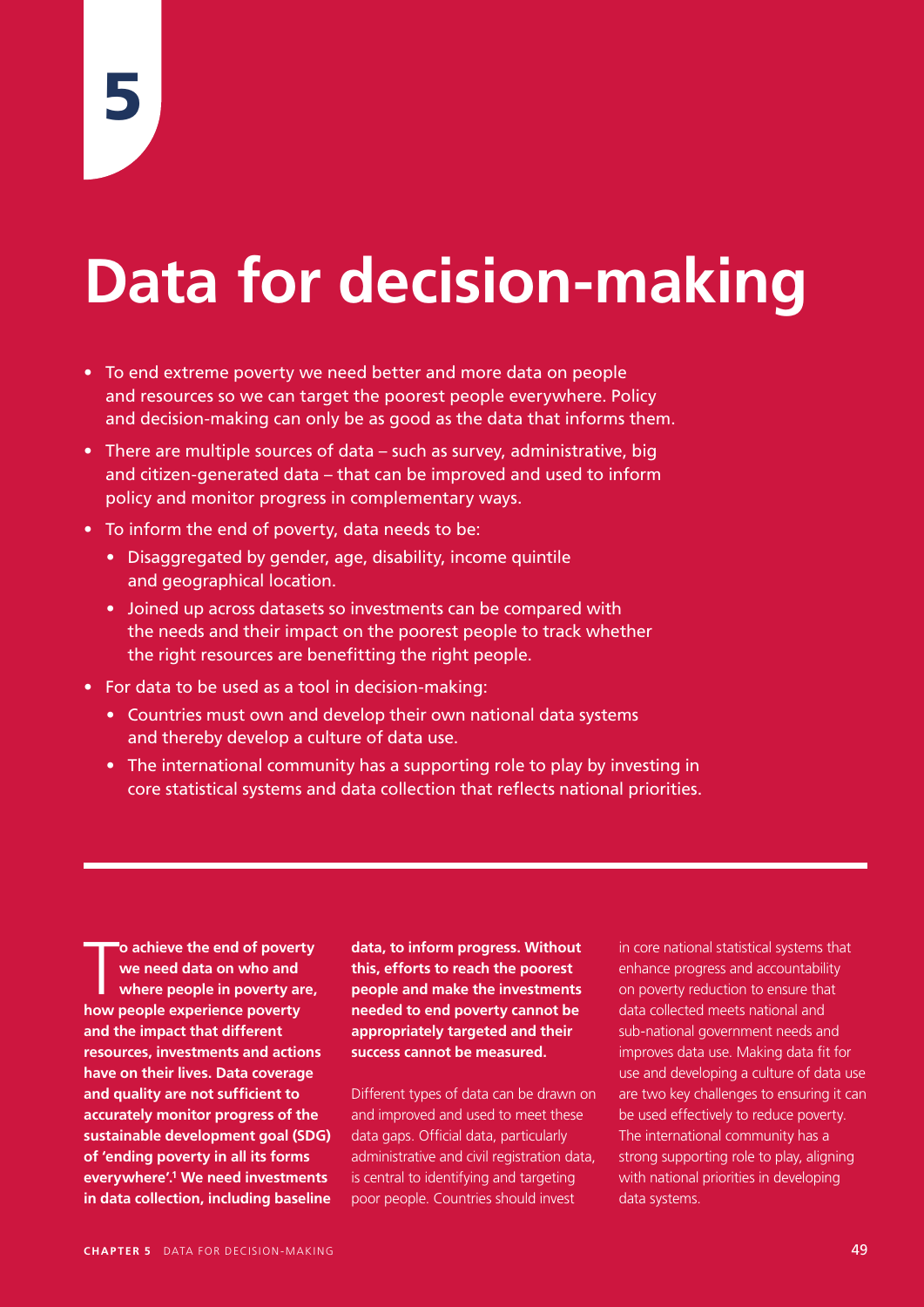# **The data provides an incomplete picture**

There are large gaps in data on people's needs, including who and where people in poverty are, the conditions that contribute to and keep them in poverty, and the type of poverty they are experiencing. Data tracking what and where investments are being made in developing countries is lacking, including who is benefiting from these investments and the impact they have directly on the poorest people.

## **Poverty data**

Poverty data is typically based on surveys, and these are often infrequent and inconsistent across countries and years. For example, for 17 countries 2011 estimates of global extreme poverty measured as PPP \$1.25/ day incorporate data from surveys conducted in 2004 or earlier (see Chapter 1). For the 28 countries for which survey data is entirely missing, figures are derived from regional averages, which may bear little resemblance to actual country contexts (such as in the case of North Korea).2

Data disaggregated both by geographical location at sub-national level and by social group – which can be used to measure where progress is being achieved and by whom – is also lacking. Disaggregated data by age, gender, disability, income quintile and location would enable progress and inequalities to be tracked across groups. World Bank data on extreme poverty is not disaggregated by gender, which means we cannot accurately measure the progress of women compared with men. Data is lacking to monitor the poorest people's progress, whether poverty is defined by income or other indicators of wellbeing, such as access to nutrition and health. Since 1998 only 0.6% of the benefits of economic growth worldwide have gone to the poorest

20% of the world's population (see Chapter 1). Data disaggregated into quintiles for each indicator of wellbeing can help monitor the progress of the poorest 20% of people worldwide.

# **Data on domestic and international resources**

Poor-quality data on domestic and international resources means that there are significant gaps in our understanding of the landscape of resources available, including both their scale and impact (see Chapters 2 to 4). It is not yet possible to accurately assess the comparative advantage of each resource in financing the end of poverty. Nor can we fully understand the roles that different resources play in reducing poverty or the interrelationships between them.

There is not enough data on domestic public resources, by far the largest resource, to understand where, when and for whose benefit they are being used. Comparable, timely data on domestic spending by sector is lacking, which means that government spending on education compared with agriculture, for example, cannot be accurately tracked across countries. And while most aspects of data on aid flows have improved since the MDGs, in particular the traceability of aid, data on wider forms of official finance are lacking. This makes it difficult to assess the scale of investments made, the financial instruments used, and how people are benefitting from these investments. In turn, this lack of data makes it difficult to fully assess the impact of different resources on people in poverty. Data on private finance is also partial; for example, there are no systems that comprehensively estimate the sectors in which foreign direct investment is being made. Better visibility on all forms of finance would help to systematically exploit synergies between the different providers of finance, both official and private.

# **Using different types of data to monitor progress**

Multiple sources and types of data can be drawn on to improve our understanding of the scale and nature of poverty and how resources are impacting people's lives. Consequently there is opportunity for a wide body of data to inform policymaking and resource allocation to support the goal of ending poverty.

# **Civil registration and vital statistics data**

Civil registration and vital statistics data collected by national statistical offices captures basic information on people, such as births, deaths and marriages. Accurate civil registration and vital statistical data is essential for counting and locating people, a prerequisite for identifying who and where people in poverty are (see Box 5.1). Goal 16 of the SDGs includes the target of providing identity for all by 2030, including by birth registration.<sup>3</sup> Yet comprehensive coverage of the civil registration of births is currently only available for 12 of 55 countries in Africa (see Figure 5.1).4

# **Administrative data**

Administrative data is maintained by government departments to record their operations and interactions with citizens. It is the major source of information on access to services, on government spending and for outcome indicators such as school attendance and vaccination coverage. Administrative data can be a key way to identify and target poor people, and understand how resources are responding to needs. For example, in Uganda administrative data from the Ministry of Education on primary school performance can be used to analyse patterns in education outcomes, and combined with Ministry of Finance data on education funding (see Chapter 3). It is maintained on a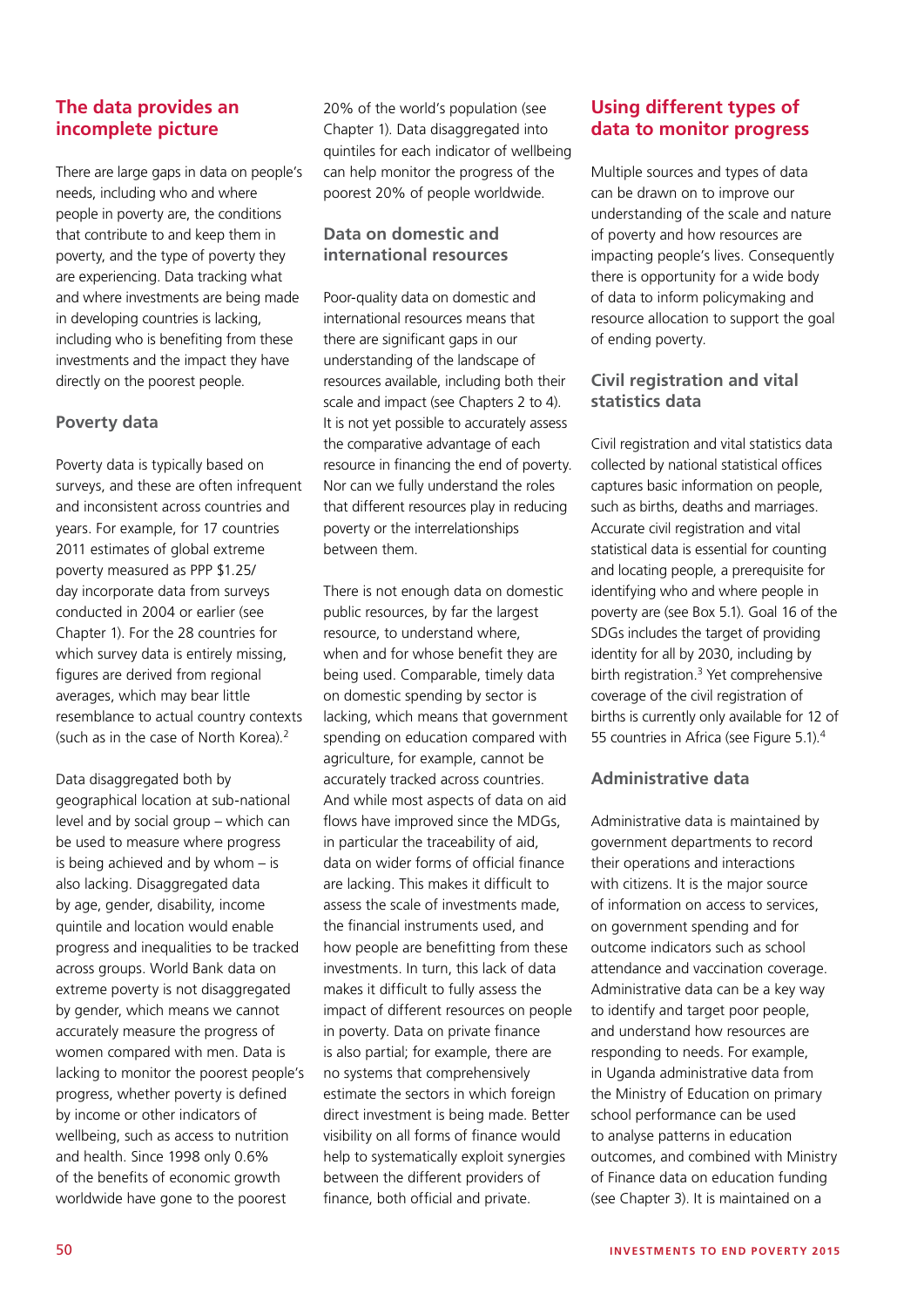daily basis, and well-run systems are therefore capable of creating accurate and up-to-date statistics to inform targeting of poor people.

### **Survey data**

National statistics offices use surveys to collect data from representative sample populations. This provides information on people's needs and quality of life, for example through income poverty indicators, and so helps assess the impact of policies and investments. But some countries lack up-to-date survey data: estimates of global poverty for 2011 drew on surveys from before 2005 for 17 countries (see Chapter 1). A quarter of African countries have not completed a household survey since 2008 or earlier (see Figure 5.2). Furthermore, household surveys cannot accurately indicate where poor people live because of incomplete coverage, and can often exclude extremely poor people who may not be part of a household.5 Innovative survey methods are being developed to collect better data. For example, the World Bank distributed mobile phones to collect realtime information from people in South Sudan, a country where institutional capacity to collect data is weak.6

## **Citizen-generated data**

Citizen-generated data can provide real-time information on people's needs and the resources reaching them. It can be used, for example, to gain feedback on the impact of resources or to identify priorities held by different groups of people. Such data is growing. For example, CIVICUS mapped citizen-generated data worldwide, uncovering over 60 initiatives mostly initiated by civil society organisations.<sup>7</sup> It is also starting to be drawn upon by governments themselves. For example, in Uganda a **[Community Information System](http://www.ubos.org/statistical-activities/community-systems/district-profiling/community-statistics/)**, owned by citizens and managed by the Uganda Bureau of Statistics, is



**Most African countries do not have functioning birth registration systems**



*Source:* Development Initiatives based on a range of sources, see tinyurl.com/omhvewt *Explore further:* Coverage of birth registration (http://bit.ly/1G0cVVq)

#### FIGURE 5.2

#### **A quarter of African countries have not conducted a household survey since 2008**

Number of African countries by year of completion of most recent household survey



*Source:* International Household Survey Network and USAID *Demographic and Health Survey Program Explore further: Latest household surveys (http://bit.ly/1iKwRHa)*

empowering communities to collect, manage and use data. Through the collection efforts of village data recorders, sub-district data for 47 of Uganda's 112 districts is becoming available through the system.

## **Big data**

Big data is extracted from satellite images, mobile phone records, internet search queries and financial transaction records, among other sources.<sup>8</sup> Big data can be used innovatively to provide correlations; for example, the World Bank is exploring how nighttime illumination patterns captured by satellites can be used to map poverty.<sup>9</sup> Private sector actors are also exploring the potential of big data to inform development. For example, Orange sponsored the 'Data for development' challenge in Côte d'Ivoire to explore how mobile phone data can be used to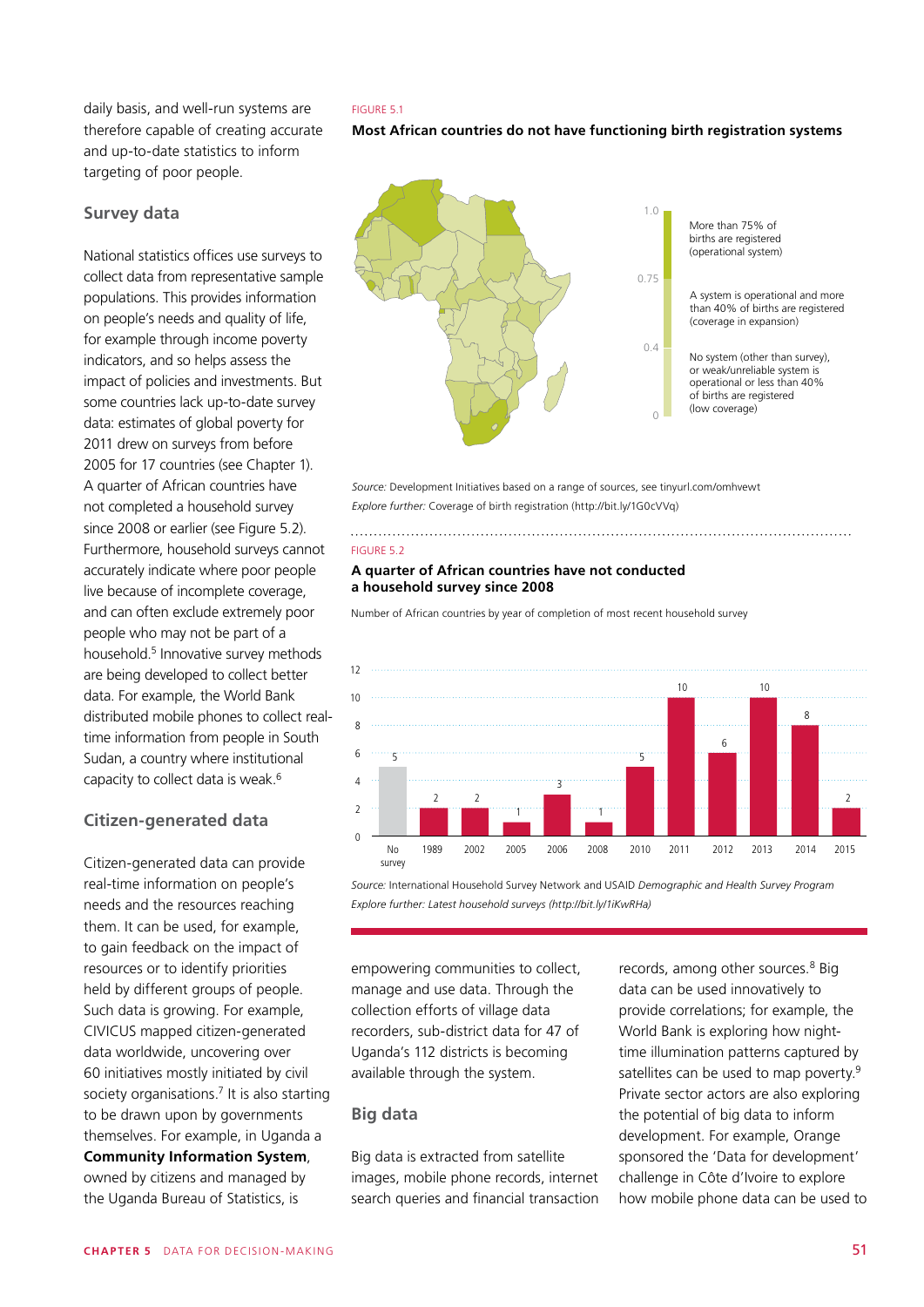track the spread of disease.10 This data could inform rapid response to disease outbreaks.

These different data types can be used in complementary ways to inform our understanding of needs and access to services and resources, and the effectiveness of investments, including by triangulating official data. Both private and public stakeholders have a role to play in collecting and sharing data to inform efforts to reduce poverty. An ecosystem of data producers and users working on a common agenda for better data can inform better allocation of resources to end poverty.

# **An agenda for better data: making data fit for purpose**

Action to end extreme poverty needs to be informed by accurate data on people living in poverty, as well as

the services and resources they have access to. Key means of making data fit for this purpose are disaggregating it, ensuring the data is comprehensive, timely and open, and joining it up.

# **Disaggregated data**

Disaggregated data both on resource flows and on the people such investments are serving is essential to ensure that no one is excluded from efforts to reduce poverty. We cannot target the poorest people appropriately unless we know exactly who and where they are – and this requires disaggregated data. The Addis Ababa Action Agenda highlights the need for disaggregated data as "an essential input for smart and transparent decision-making, including in support of the post-2015 agenda and its means of implementation."16 Data disaggregated at the lowest level possible, by social grouping and geographical scale, is needed

to meaningfully focus on people. Disaggregation between groups of people can help track inequalities across gender, age, disability and income level. Geographical disaggregation to the lowest level of administration can highlight subnational inequalities between regions.

Disaggregated data on resource flows is needed to understand exactly where investments are being made and who is benefiting from them. For example, since 2010 data on aid to water and sanitation can be disaggregated into aid going to water supply only, and aid going to sanitation. This has subsequently highlighted the underinvestment in sanitation, a pre-requisite for good health. Despite poor performance against MDG sanitation targets, water supply projects have continued to receive the bulk of water and sanitation aid, accounting for two-thirds of such assistance in 2013.17

#### $ROX$  5.1

#### **Targeting social assistance programmes in Indonesia through better data**

Good data on people can be the foundation of effective resource allocation and programming, such as the targeting of social assistance programmes. In Indonesia, the Family Hope Programme (Program Keluarga Harapan) is a conditional cash transfer programme for reducing poverty administered by the Indonesian Ministry of Social Affairs. The programme aims to provide the poorest 5% of the population with cash transfers of Rp. 600,000– 2,200,000 per year. The programme began in 2007 and served 3.2 million households in 2014 (see Chapter 1 for an analysis of sub-national poverty trends in Indonesia)<sup>11</sup> Households were targeted based on their poverty levels and other demographic characteristics. To find the poorest set of households,

the Indonesian Bureau of Statistics reviewed a 2005 list of poor households, and visited all potentially eligible households to ensure the right people were being targeted.<sup>12</sup> The government concluded that this targeting could have been improved. The national household survey on which selection criteria were based may not have been representative at the district level, and a lack of upto-date data may have led to high exclusion errors. A poverty database combining up-to-date administrative data, combined with socioeconomic survey data on the districts, would have allowed households to be targeted more efficiently.<sup>13</sup> While up-to-date administrative data can help identify poor people, survey data can provide further information

on people's quality of life to inform the most appropriate form of policy action, such as the appropriate amount of cash transfers that would help households move above the poverty line. In 2011, the government developed the Unified Database, which identifies the 40% of households in the lowest socio-economic bracket. It does this by mapping the results of the 2010 population census with the 2010 social economy survey and other sources of information such as findings from consultations carried out with people in poverty.<sup>14</sup> The Unified Database is now being used to improve the targeting of the Family Hope Programme and informs multiple other programmes, such as the rice subsidy programme and health insurance programme.15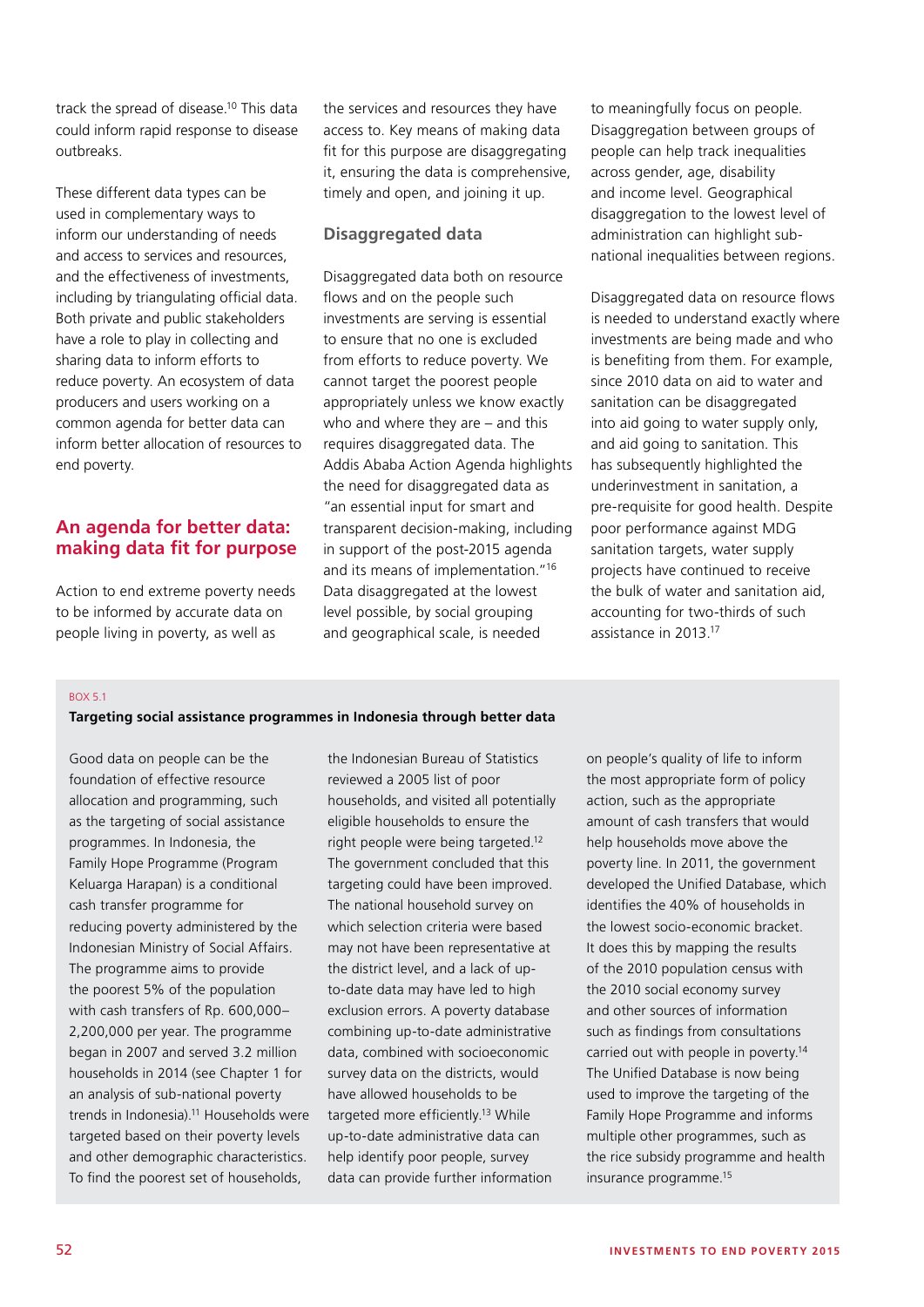## **Comprehensive data**

To effectively manage and allocate resources to end poverty, national governments need to access information on the totality of investments made by aid donors, as well as other public and private stakeholders. In Nepal, the Aid Management Platform captures data on international resources for reducing poverty. Data from the national Aid Management Platform was used to inform the new Development Cooperation Policy in 2014, including setting minimum thresholds for how much aid can be funnelled into a single project.<sup>18</sup> But it does not capture information on all resources, for example domestic contributions.19 Following the April 2015 earthquake, there was a lack of comprehensive data on all financial resources mobilised in response to the emergency.20 The Nepali organisation Young Innovations responded to this information gap by developing the Open Nepal Earthquake Portal to capture data about total pledged and disbursed relief funds and to share the data in a central platform. The Earthquake Portal takes data from a wide range of secondary sources, including the UN Office for the Coordination of Humanitarian Affairs' Financial Tracking Service and media reports, and crowd sources information for additional flows. The data gathered reflects financial flows from other national governments, multilateral organisations and NGOs, as well as domestic sources, corporations and people.<sup>21</sup>

## **Timely data**

Timely data is also important for poverty reduction policymaking. As noted above, poverty data in many countries is years out of date, meaning that aid agencies allocating resources for reducing poverty are unable to fully incorporate recent trends and changing contexts into their decision-making. From a government's perspective, timely and accurate forward-looking data is also important to enable planning and coordination of resources. Yet forwardlooking data on planned aid spending was found to be insufficient for budget preparation by 59% of respondents in a 2014 survey (see Box 5.2 for an example on Canada's aid).<sup>22</sup>

### **Open data**

Open data – data published in a common, open format with an open licence to enable use and re-use – allows it to be more accessible to policymakers, civil society and other data users.23 Accessible data can support accountability, as it can enable people to understand government decisions, and help them identify which resources should reach them. The lack of data on how domestic revenue is allocated erodes trust between citizens and governments (see case study on the demand for information in Liberia from the Institute for Research and Democratic Development).<sup>24</sup> Open data can support improved accountability, building better relations and trust between civil society and government.

#### **Joined-up data**

Joining up data means the ability to compare and combine data sets. Currently, we cannot easily combine resource flow data with poverty indicators, or link input and outcome data for service delivery. This is because different countries have different methodologies, definitions and institutional mandates. To combine resource flows with poverty data, we need consistent information from multiple sources, for example from donors' aid budgets, with budgets of NGOs receiving aid, with local schools' budget and results data. Developing

and applying common standards across multiple types of data is a significant undertaking.

A good example to illustrate the challenge of joining up data that comes from incompatible standards is the health sector categories used by the World Bank, the OECD CRS, the UN Classification of the Functions of Government (COFOG) and the US National Taxonomy of Exempt Entities (NTEE). There are a number of exact matches across some categories (such as between the World Bank and the CRS definitions of 'population and reproductive health services'), and some close matches, such as between the CRS and World Bank 'population and reproductive health services' category and the NTEE's 'reproductive health' category. In the vast majority of cases, no match is easily made, for example between the CRS 'nutrition' category, for which no equivalent exists in the UN's COFOG or the NTEE classification, and only a broader one in the World Bank's 'nutrition and food security'. This demonstrates a significant challenge to tracking and aggregating financial resources to health sectors.

But the benefits of joined-up data can be substantial. For resource flow data, joining up different data sets on resources helps us to see the whole resource picture. Connecting resource flow data to socioeconomic indicators will enable assessments of the impact of resources on poverty reduction. Joined-up data across countries can also allow comparisons that could support political economic processes such as the African Integration. Adopting common monetary and fiscal policies, for example, requires an understanding of different economic contexts across countries based on comparable data.25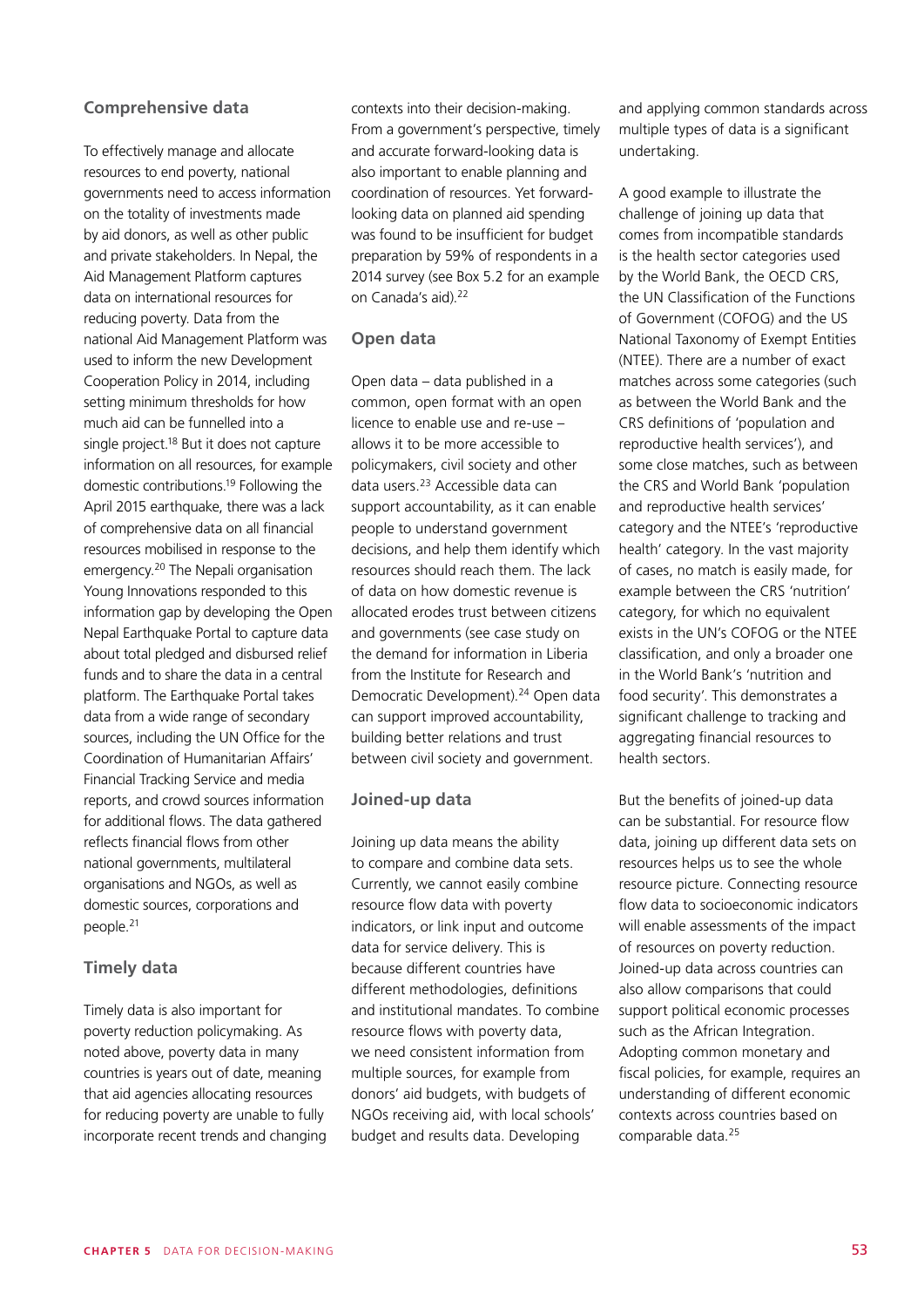#### BOX 5.2

#### **Improving the usability of resource flow data: the International Aid Transparency Initiative**

The International Aid Transparency Initiative (IATI) is a reporting standard that aims to improve the transparency of aid, development and humanitarian resources to increase their effectiveness in tackling poverty. It was launched at the Third High Level Forum on Aid Effectiveness in Accra in 2008 in response to donor commitments on transparency and accountability.26 IATI allows external resource flow data to be compared in an open format. Because the IATI standard is open, any stakeholder can apply this reporting standard to their data. Forwardplanning data can also be reported through IATI. The standard allows organisations to publish many aspects of their future plans, covering both those at the country level and those related to specific projects.

The Department for Foreign Affairs, Trade and Development (DFATD) in Canada publishes detailed information on its forward plans through IATI.27 The Department has published plans to spend 927 million Canadian dollars (CAD) (US\$706 million) in 2016 and CAD 646 million (U\$491 million) in 2017.28

By comparing how much DFATD plans to allocate to a country against its budgets for specific projects in the country, local partners from the government or other sectors can see how much money remains unallocated. This information is very valuable to partners that are looking for funding for planned projects.

For many of the largest recipients of DFATD aid, a significant proportion of planned spending for 2016 and 2017 remains unallocated to specific projects. In Tanzania, the largest recipient, over 70% of spending for 2016 and over 80% for 2017 remains unallocated. The picture is similar for the second and third largest recipients, Ghana and Mozambique, while in Ethiopia larger proportions of the budget are already allocated to projects and in Senegal there is a small projected overspend.

Improving reporting by donors of forward-looking data through IATI would allow national governments to better understand planned investments in their countries, including on which projects. National governments could then use this information when making decisions about how to allocate national resources.

#### FIGURE 5.3

**Detailed data on donors' planned aid spending, such as Canada's, is becoming available through IATI**





*Notes:* Explore further on the d-portal page for the Department for Foreign Affairs, Trade and Development Canada. 2016 data is for 1 April 2016–31 March 2017, and 2017 for 1 April 2017–31 March 2018. *Source:* d-portal and the International Aid Transparency Initiative data published by the Department for Foreign Affairs, Trade and Development Canada.

# **Developing a culture of data use, led by national institutions**

Three elements can help ensure that data is both fit for use and used effectively towards ending poverty: national ownership, partnerships and commitments.

## **National ownership**

National institutions are the drivers of ending poverty, and best placed to diagnose, prioritise and design investments to address domestic problems. National ownership of data and systems is needed to sustainably drive a culture of data use in decision-making. National strategies should drive the development of data and systems based on national priorities that reflect the different drivers of poverty in different countries. Data governance and accountability structures must also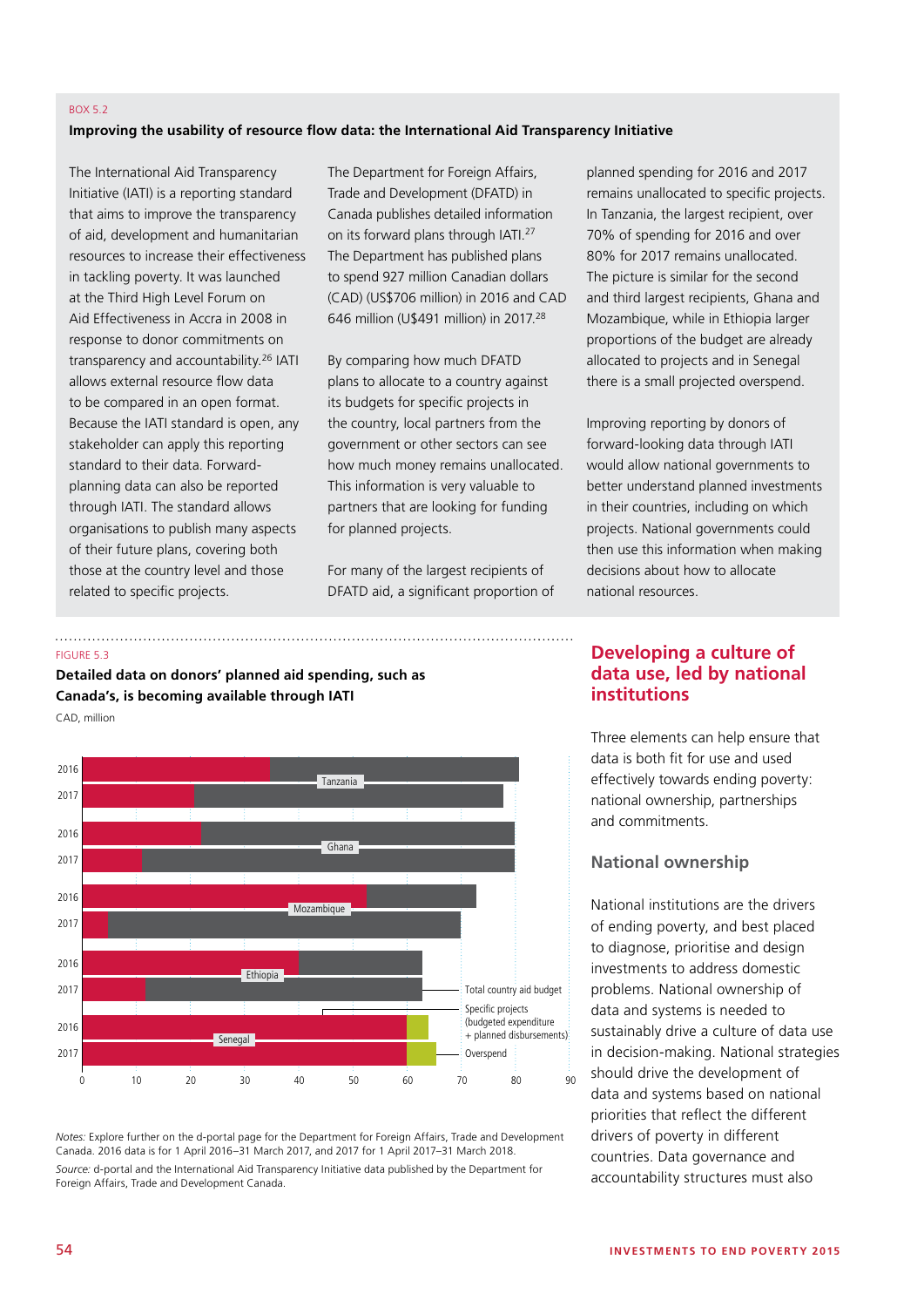be in place to define data ownership and address data privacy concerns. For example, in South Africa, the government's commitment to evidence-based policymaking has been driving increasing demand for and use of data.<sup>29</sup> The Department of Performance Monitoring and Evaluation was established in the Presidency in 2010 to generate evidence to inform policies. Evidence generated through a range of evaluations on early childhood led to a new Early Childhood Development Policy developed in 2014. This provides a framework for a comprehensive package of new and integrated services to fill gaps identified in the evaluations.30

Investments are needed to create and improve sustainable data systems, including establishing data infrastructure to efficiently store data. Many developing countries need substantial external assistance to establish systems, and the international community can support the up-front investments needed. Capacity needs to be built to support national systems and structures in data collection, analysis and dissemination. This will be important not only for government agencies, but also for the wider ecosystem of data users and producers. Rwanda's second National Statistical Development Strategy, for example, emphasises improving the "quality and dissemination of statistics and public statistical literacy" to enable citizens to develop capacity to generate, demand and understand data.

# **Partnerships**

Partnerships and cooperation are instrumental to ensuring that data is fit for use. Partnerships between different data users and producers, including private and public stakeholders and academia, can

help join up comprehensive data to end poverty.

At national and sub-national level, bureaucratic alignment between government bodies, such as national statistics offices, line ministries and provincial authorities, can improve how data collection responds to the information needs of policymakers. In Uganda, for example, the UBOS Strategic Plan provides for integration and streamlining of sectoral statistical requirements into the national statistical system.<sup>31</sup>

Regional and international organisations can support capacity development and access to funding.<sup>32</sup> The UN Declaration on the post-2015 development agenda includes a commitment by UN member states to intensify efforts to strengthen statistical capacities in developing countries, recognising the role of international cooperation.33 Global initiatives exist to support this agenda, including the Partnership in Statistics for Development in the 21st Century (PARIS21) and the UN Global Partnership for Sustainable Development Data, to be launched at the UN General Assembly in September 2015.<sup>34</sup>

Aligning the international community to national priorities and systems is a key principle of aid effectiveness, recognised since the First High Level Forum on Aid Effectiveness produced the Rome Declaration on Harmonisation in 2002.35 More recent discussions on development effectiveness have placed increasing emphasis on developing countries owning development priorities, and on data and evidence to drive a focus on results. The Fourth High Level Forum on Aid Effectiveness, held in Busan in 2011, includes a commitment to accelerate efforts to use data to quide investments.<sup>36</sup>

#### BOX 5.3

## **Aligning to national results framework in Bangladesh**

Donors aligning to national governments' results frameworks at various levels, including for strategy and planning, is a key principle of aid effectiveness supporting national ownership. In Bangladesh, the Development Results Framework is used to monitor progress against the country's Five Year Plan (2011–2015). The framework is designed to be incorporated into the systems of government line ministries and development partners. The UN has linked its Development Assistance Framework 2011–2016 to the Development Results Framework and draws on indicators from the Bangladesh Bureau of Statistics. The World Bank has also linked components of its Country Assistance Strategy 2011–2015. But some development partners and line ministries in the government have not yet incorporated the framework into their planning. Constraints to further aligning the framework are institutional, for example lack of capacity in line ministries, and technical, such as gaps in the coverage of indicators. Overcoming these challenges will allow greater alignment to the framework and ownership of progress by the national government.38

Donors should focus on strengthening core statistical systems, rather than on multiple, often duplicative shortterm and narrow baseline surveys and project impact assessments. Donors are not yet sufficiently aligned to national systems and further progress is needed, as found by the Global Partnership for Effective Development Cooperation (see Box 5.3 for an example on Bangladesh). 37